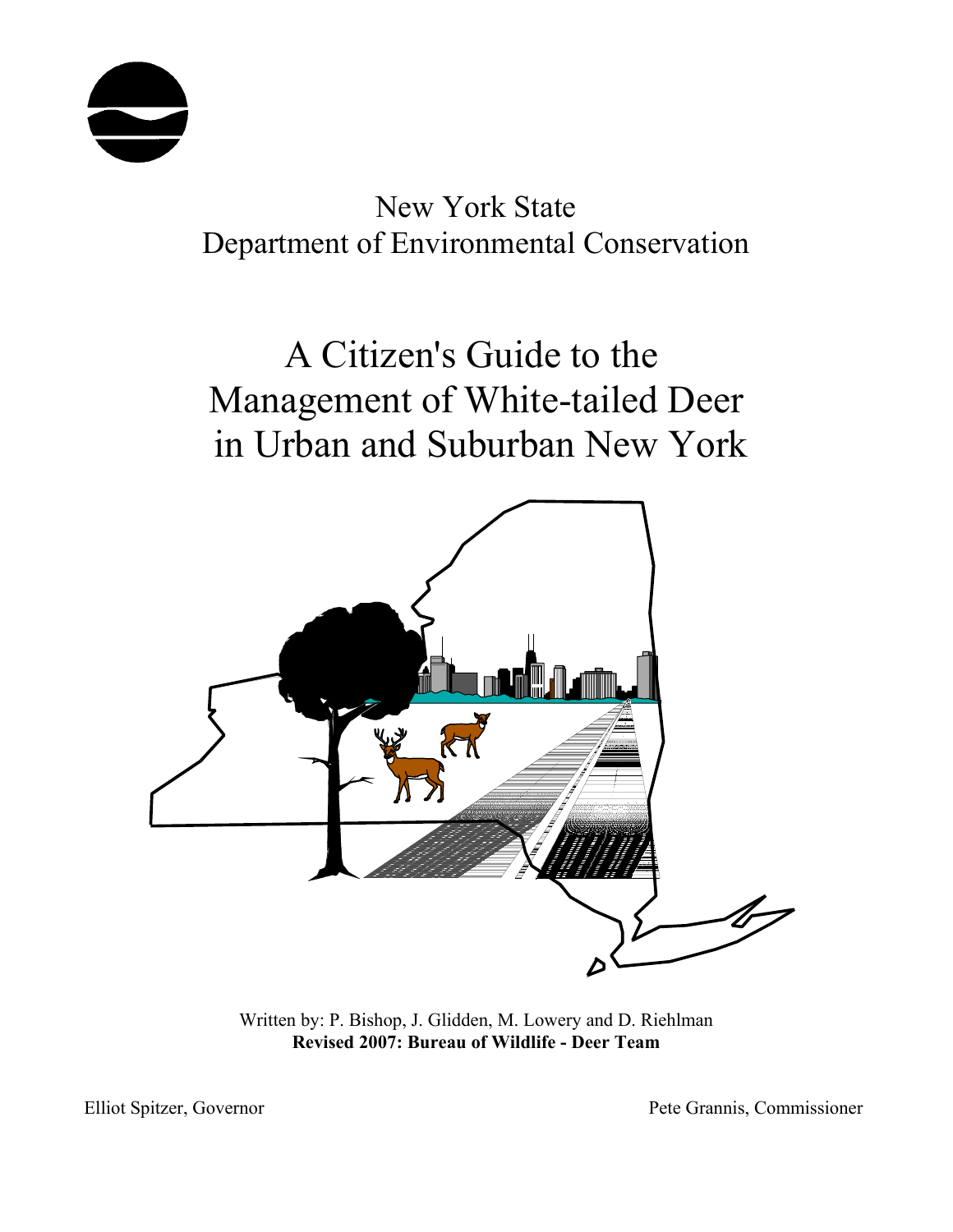## **Table of Contents**

| Habitat Alteration $\ldots \ldots \ldots \ldots \ldots \ldots \ldots \ldots \ldots \ldots \ldots$<br>Capture and Relocation $\ldots \ldots \ldots \ldots \ldots \ldots \ldots \ldots \ldots \ldots \ldots 5$ |  |
|--------------------------------------------------------------------------------------------------------------------------------------------------------------------------------------------------------------|--|
| Poison                                                                                                                                                                                                       |  |
|                                                                                                                                                                                                              |  |
|                                                                                                                                                                                                              |  |
|                                                                                                                                                                                                              |  |
|                                                                                                                                                                                                              |  |
|                                                                                                                                                                                                              |  |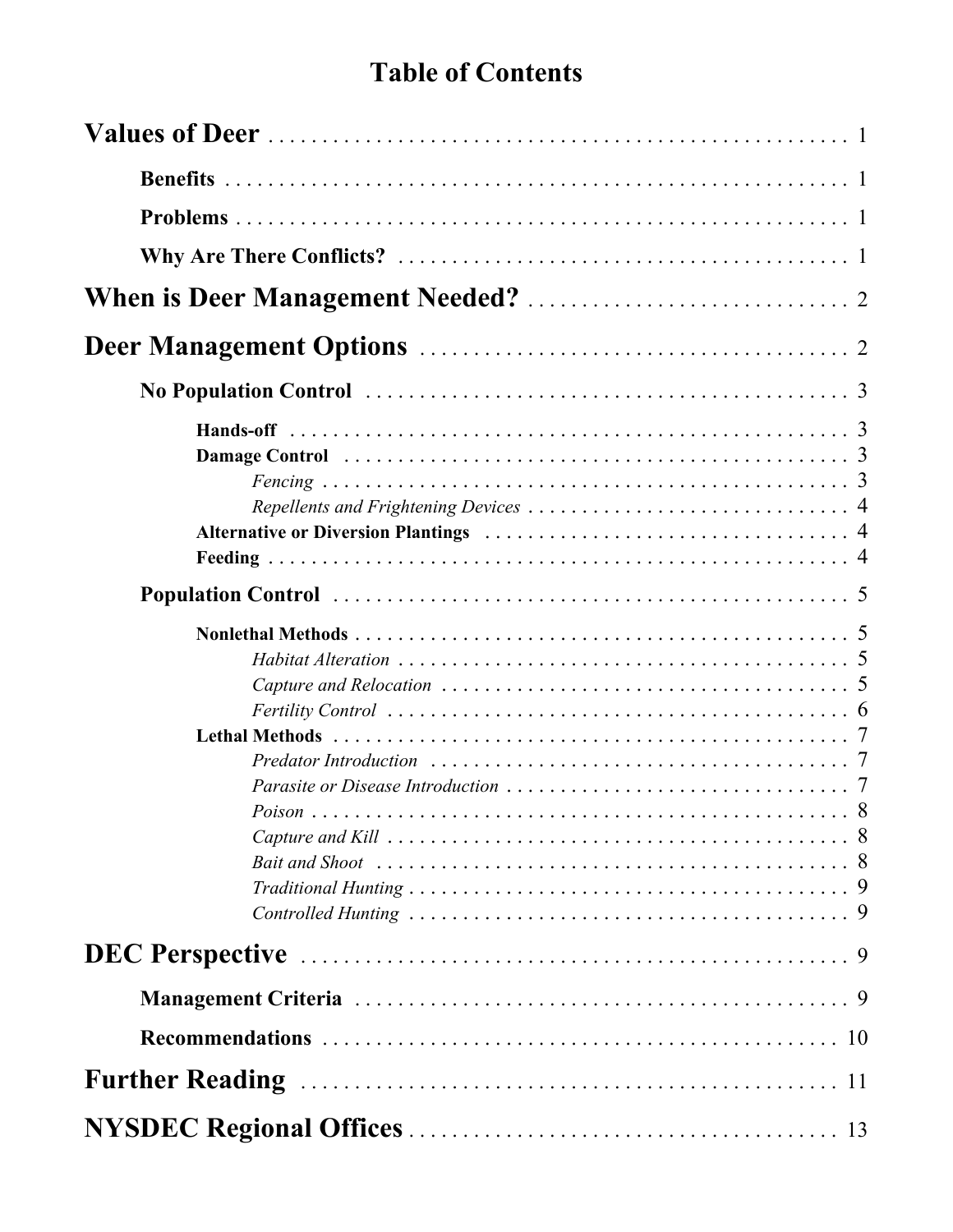*Deer management consists of decisions and actions that influence deer numbers. Because so many people are affected by and have an interest in deer, homeowners, motorists, farmers, hunters and others all have a stake in deer management decisions.*

*To establish deer management programs in urban and suburban areas, the views of local interest groups are important. The New York State Department of Environmental Conservation (DEC) recommends communities involve local residents to find answers to questions such as: Are there deer impacts that need to be controlled? Should deer numbers be controlled? If so, how?*

*This publication is designed to provide guidance on how communities should approach decision making regarding deer and to help inform the public about deer management options.*

### **Values of Deer**

People place many values, both positive and negative, on deer. Whether deer are desirable or not is a matter of personal opinion. The opinions are often influenced by recent experiences.

## **Benefits**

Deer are popular wildlife. Many people appreciate just knowing deer are around. Others enjoy watching, photographing, hunting, learning about and studying deer. People, such as motel, restaurant and sporting goods store owners, derive income from the deer related activities of others.

## **Problems**

Deer often feed on and cause damage to landscape plantings, gardens and agricultural crops.



Property damage and personal injuries occur due to deer/car collisions. Personal health concerns also arise due to some diseases.

Deer browsing also influences vegetation in fields and forests.. When deer densities are high, browsing can remove most of the vegetation within reach of deer and completely eliminate some plant species. This affects the quantity and quality of wildlife food and cover present. A study in Pennsylvania found that when deer density exceeded 20 deer per mile<sup>2</sup>, the number of plant and animal species present declined. The loss of low growing vegetation also reduces food supplies for deer. In overbrowsed areas, the condition of deer declines, and deer then become more susceptible to diseases, predation and winter losses due to malnutrition.

## **Why Are There Conflicts?**

Both human and deer populations have grown. Expanding deer herds have moved into suburban settings and humans have developed former rural areas. This has increased interactions between humans and deer. Development practices have also increased the likelihood of deer/human interactions. Low density housing, green spaces and parks all provide cover and high quality food like fertilized lawns and shrubs. Deer prosper in these settings.

Developed areas also tend to be relatively secure sites for deer. Typically the last remaining significant predator, human hunters, has been legally or otherwise restricted. Often deer-vehicle collisions become the greatest source of mortality for deer. Low death rates in combination with the deer's reproductive capacity and relatively long life often result in high deer numbers.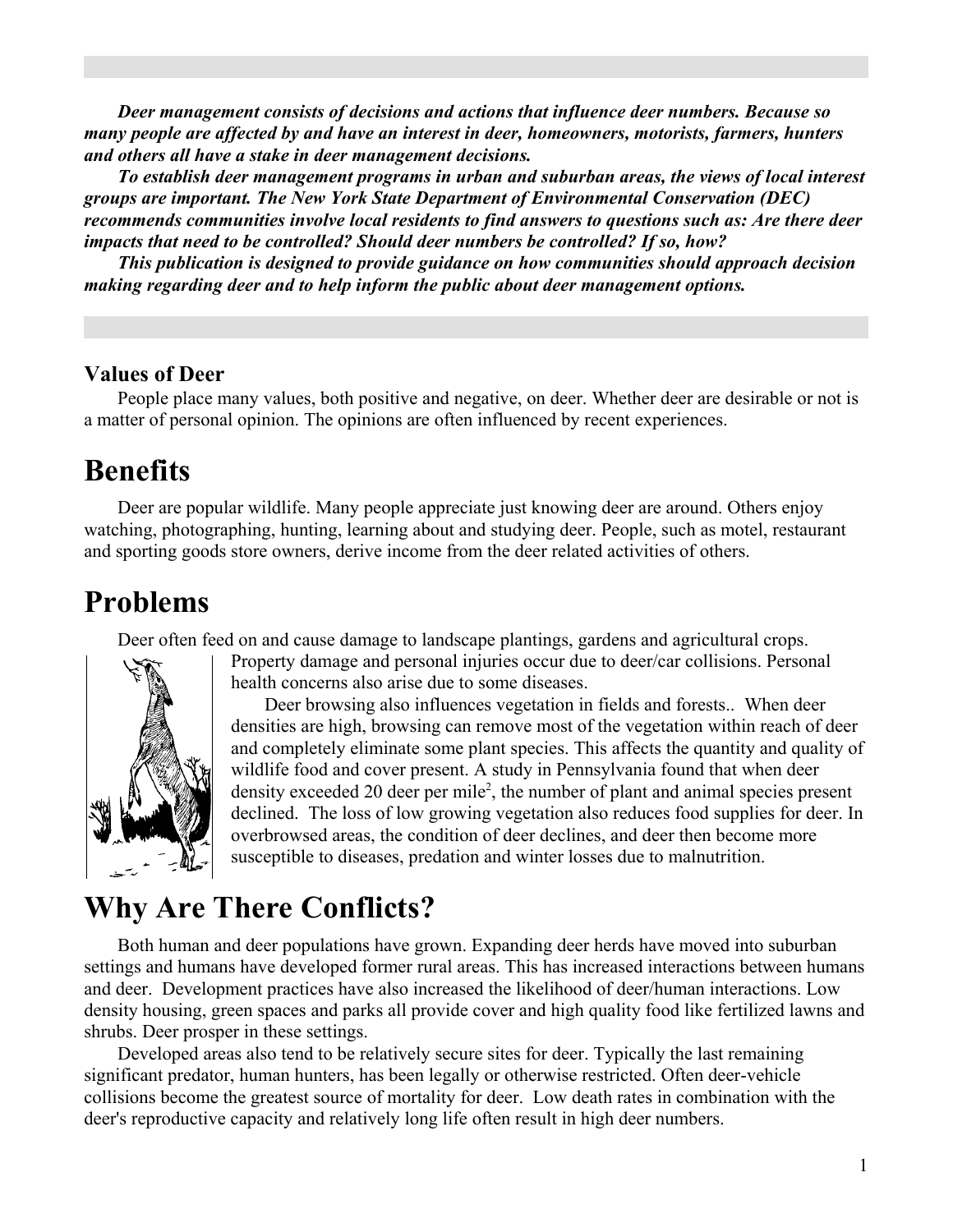Conflicts sometimes arise or are aggravated by people feeding deer intentionally or unintentionally (bird feeders). Fed deer become much more tolerant of humans and are more likely to go where people are, increasing the chances for conflicts. Regulations adopted by DEC in 2002, prohibit the feeding of wild deer.

*In summary, ample food and cover, and protection from hunting have increased deer numbers and their boldness in some areas. Not surprisingly, this has increased interactions and conflicts between people and deer.*

### **When is Deer Management Needed?**

Despite the high regard most people hold for deer, high deer populations in many urban and suburban areas have caused people to weigh the pros and cons of having deer around. Solutions to deer/human conflicts are often sought.

Opinions and philosophies vary widely about deer management. Some people feel that deer populations should be left to fluctuate "naturally" with no human intervention. They believe people should learn to deal with and tolerate the effects of deer. They also believe the impact of high deer densities on plant and animal diversity should be seen as natural and therefore acceptable.

Other people believe that in today's fragmented and otherwise altered landscapes there is little "natural" in the growth in deer numbers seen in urban and suburban settings. They believe it is appropriate for humans to fill the role of missing natural elements, be it as a predator or protector. They prefer that deer be managed with consideration of human interests and the needs of plants, deer, and other wildlife.

The most basic deer management decision is whether or not to control deer numbers. If deer numbers are not controlled, people must either accept problems or try to reduce them by other means. If a decision is made to control deer numbers, an acceptable method must be chosen.

Neither position, management or no management, is right or wrong. They are based on local interests and personal values, not absolute biological needs. Your choice depends on how you think things "ought to be."

Lacking a clear, nonsubjective means by which to make decisions on deer management, how should decisions regarding deer management be made? DEC believes that decisions should be made through consensus of persons representing larger groups with a local interest or stake in the decision (stakeholders).

### **Deer Management Options**

In this section we describe, and present the costs and benefits of various approaches to deer management and deer damage control. The purpose of this is to provide the basis for informed decisionmaking by interested parties.

## **No Population Control**

## **Hands-off**



Hands-off means that no effort is made to control deer numbers. By default, this is often the case in many urban, suburban and park areas.

This approach pleases those who feel that wildlife should not be managed or those who do not perceive deer to be a problem. This method is inexpensive to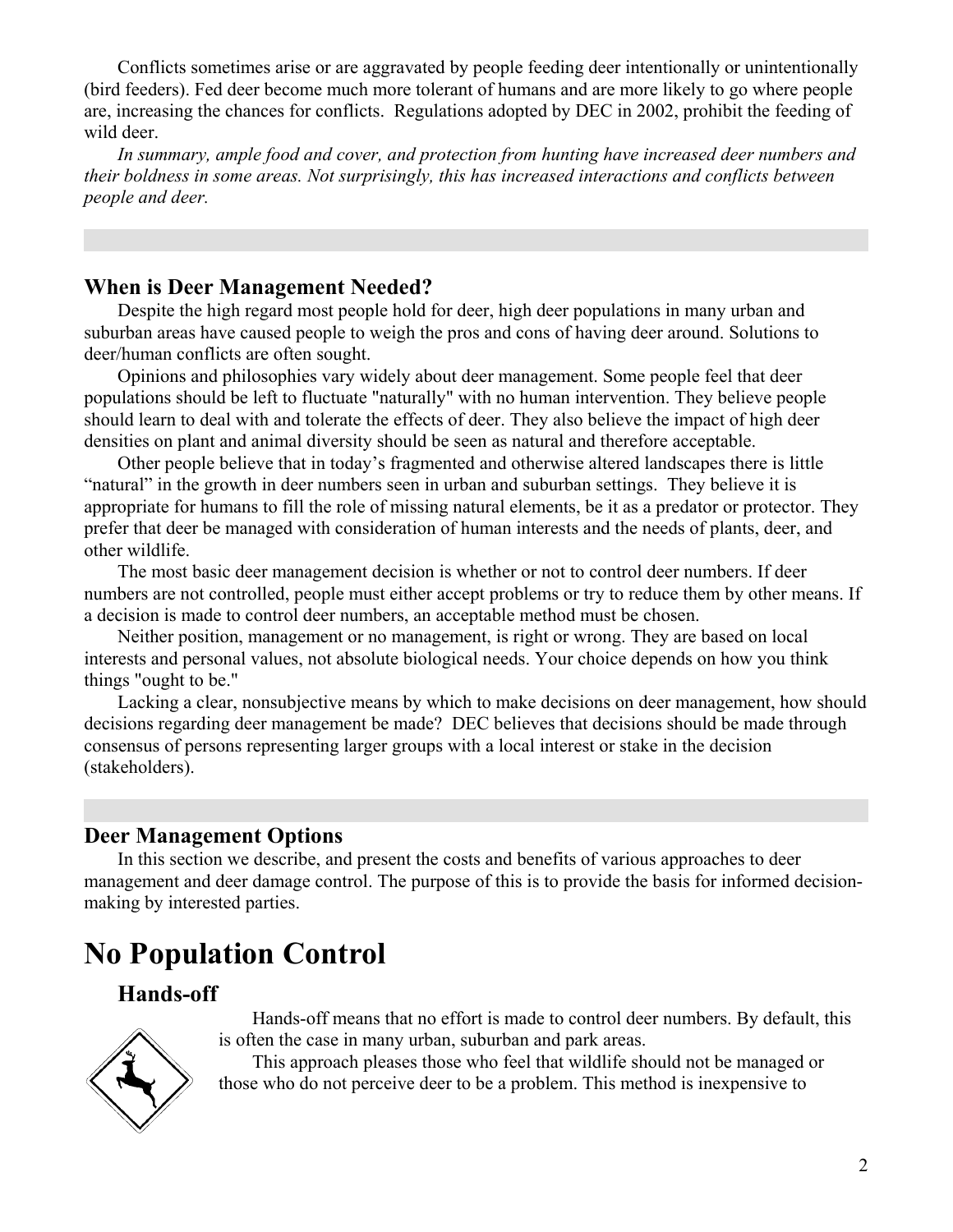implement in terms of management costs and increases people's chances to see and enjoy deer since the deer are more abundant and often less wary.

In many settings this approach is likely to result in deer numbers remaining high, if not growing. Choosing this option entails accepting the consequences and costs associated with high deer numbers. Considerable costs will result from damage to planted vegetation and car-deer collisions. Deer will also influence natural vegetation and wildlife communities.

Unmanaged deer populations often become susceptible to losses due to disease or malnutrition. Such losses, however, rarely cause deer numbers to decline to the extent that all problems are alleviated.

## **Damage Control**

Damage control techniques can provide relief for site-specific problems and have a place in any deer management program whether or not population control measure are employed. The effectiveness

of most techniques generally declines as deer numbers rise, except for complete exclusion by fencing. Use of damage control techniques provides localized protection only and can subject unprotected sites to new or additional pressure. A neighboring property, a different stretch of road, or natural vegetation may suffer greater problems.

Damage control techniques may provide adequate relief at low deer densities, but are unlikely to provide effective long-term solutions when deer numbers are high. Some problems, such as overbrowsing of natural vegetation and deer-car collisions, are impractical for individuals to address through damage control efforts. Any evaluation of the usefulness of damage control techniques should include an analysis of their costs, the value of the property being protected and the consequences on unprotected areas.

#### *Fencing*

Exclusion by fencing offers the only foolproof means to protect a site. Complete exclusion however, requires high (10') fencing which is expensive. Designs involving double rows of fence, outward slanted fences or electrified fences have provided adequate protection in

| <b>OPTIONS AT A GLANCE</b>                                                                                                                                                                                                                                                                                                         |
|------------------------------------------------------------------------------------------------------------------------------------------------------------------------------------------------------------------------------------------------------------------------------------------------------------------------------------|
| <b>No Population Control</b><br>Hands-off<br>Damage Control<br>Fencing<br><b>Repellents and Frightening Devices</b><br><b>Alternative or Diversion Plantings</b><br>Feeding                                                                                                                                                        |
| <b>Population Control</b><br><b>Nonlethal Methods</b><br><b>Habitat Alteration</b><br>Capture and Relocation<br><b>Fertility Control</b><br>Lethal Methods<br>Predator Introduction<br>Parasite or Disease Introduction<br>Poison<br>Capture and Kill<br><b>Bait and Shoot</b><br>Traditional Hunting<br><b>Controlled Hunting</b> |

some cases. Less elaborate and less expensive fencing can suffice at low deer densities or to protect individual plants and small areas. Installation costs can range from about \$180 to \$600 per acre depending on fence type and site conditions. Regular maintenance is essential, adding to costs. Aesthetic considerations, soils, terrain and sometimes local ordinances all influence what is practical or legal at a site.

#### *Repellents and Frightening Devices*

Repellents include both chemical repellents and frightening devices. The effectiveness of both types decreases with increasing deer density. Deer often ignore repellents and scare techniques as food becomes scarce and competition for food increases.

A variety of taste and odor repellents is available including chemical mixtures and home remedies, such as human hair and soap bars. Cost estimates for one chemical repellent treatment of orchards and nursery stock range from \$10 to \$400 per acre, excluding equipment or labor costs. Repellents must be

1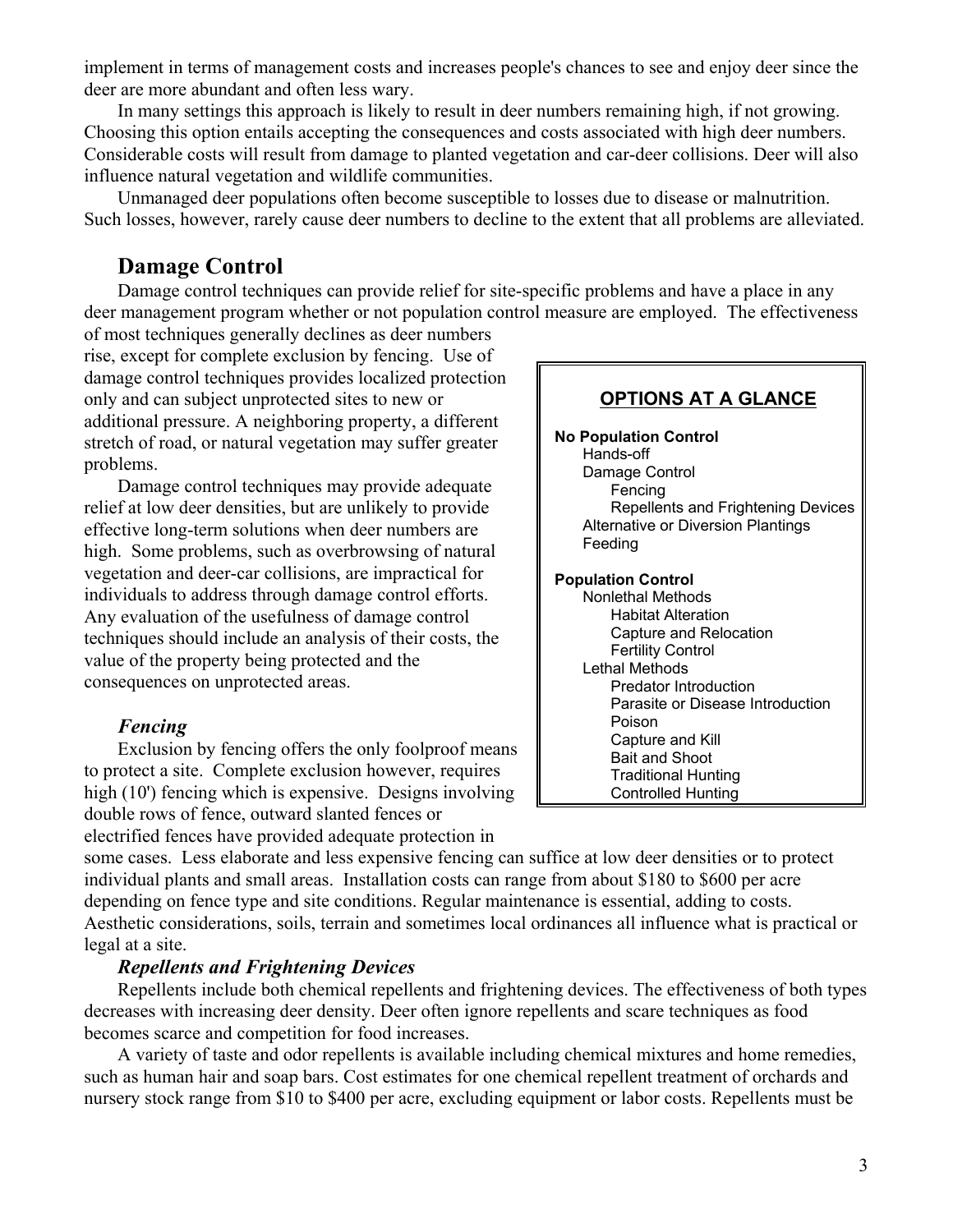reapplied frequently. Chemical repellents may cause plant damage and leave noxious or offensive residues.

Frightening devices, such as noise makers, lights, scarecrows and balloons, may be effective for short periods. However, deer generally overcome their initial fear of these devices.

Dogs can also provide protection. This can range from the family pet running loose in a fenced yard, to a dog on a lead, to the fairly new use of dogs within "invisible" fenced areas. Recent accounts suggest that in some cases deer can become so bold in some residential areas that even dogs become ineffective.

### **Alternative or Diversion Plantings**

Selecting ornamental plant species less attractive to deer can resolve some problems. Some common ornamental plants, such as yews, are highly preferred by deer and rarely escape being damaged by deer. Other species are considerably less attractive to deer and might only be eaten at high deer densities. (Can we link to a site with this info.)

It is sometimes suggested that food plots could be used to attract deer away from sites where they create a conflict. While this has not been extensively explored, evidence does not suggest this has much merit. Deer by their nature move throughout the course of the day and prospects are that any sites with attractive food sources will be visited. Ultimately, even if effective to some degree initially, diversion plantings may be self-defeating as described in the feeding section below.

#### **Feeding**

Supplemental feeding is often proposed as a means to improve the condition of deer or to take pressure off other food resources. Regulations established in 2002 due to concerns about Chronic Wasting Disease completely prohibit the feeding of wild deer in New York. The following information is presented simply to describe the potential effects of feeding.

Feeding programs, if properly conducted, could help some deer. They are, however, usually selfdefeating. If feeding programs allow a deer population to remain high or grow, problems likewise are likely to remain high. Further, if feeding improves deer survival, deer numbers and browsing will increase. Deer would need to be fed ever-increasing quantities of food to compensate for the growing shortage of the natural foods.

Some people suggest that feeding deer during critical periods will reduce personal property and habitat damage. Unfortunately, even when provided with unlimited supplies of food, deer continue to feed on natural vegetation. Damage near feeding sites usually increases. Plants preferred by deer may be eliminated, altering habitat for many wildlife species.

Another important consideration is that fed deer become increasingly tame and more likely to tolerate human activity. This increases the likelihood of deer/human interactions and conflicts such as personal injury, damage to personal property and motor vehicle collisions.

Feeding deer can be expensive and does not prevent deer damage problems. Concentrating deer at feeding stations increases the prospects for disease transmission and can make deer more vulnerable to predation by dogs or coyotes. Deer may become increasingly dependent on supplemental food and loose the wild character that is part of their allure to many people. Community satisfaction, though potentially high at the onset of a feeding program, may decline over time.

## **Population Control**

Population control methods seek to maintain deer numbers at a level compatible with local conditions and stakeholders interests. Unless deer are completely eliminated from a site, all deer control methods must be repeated at regular intervals. Most methods involve the removal of deer, others seek to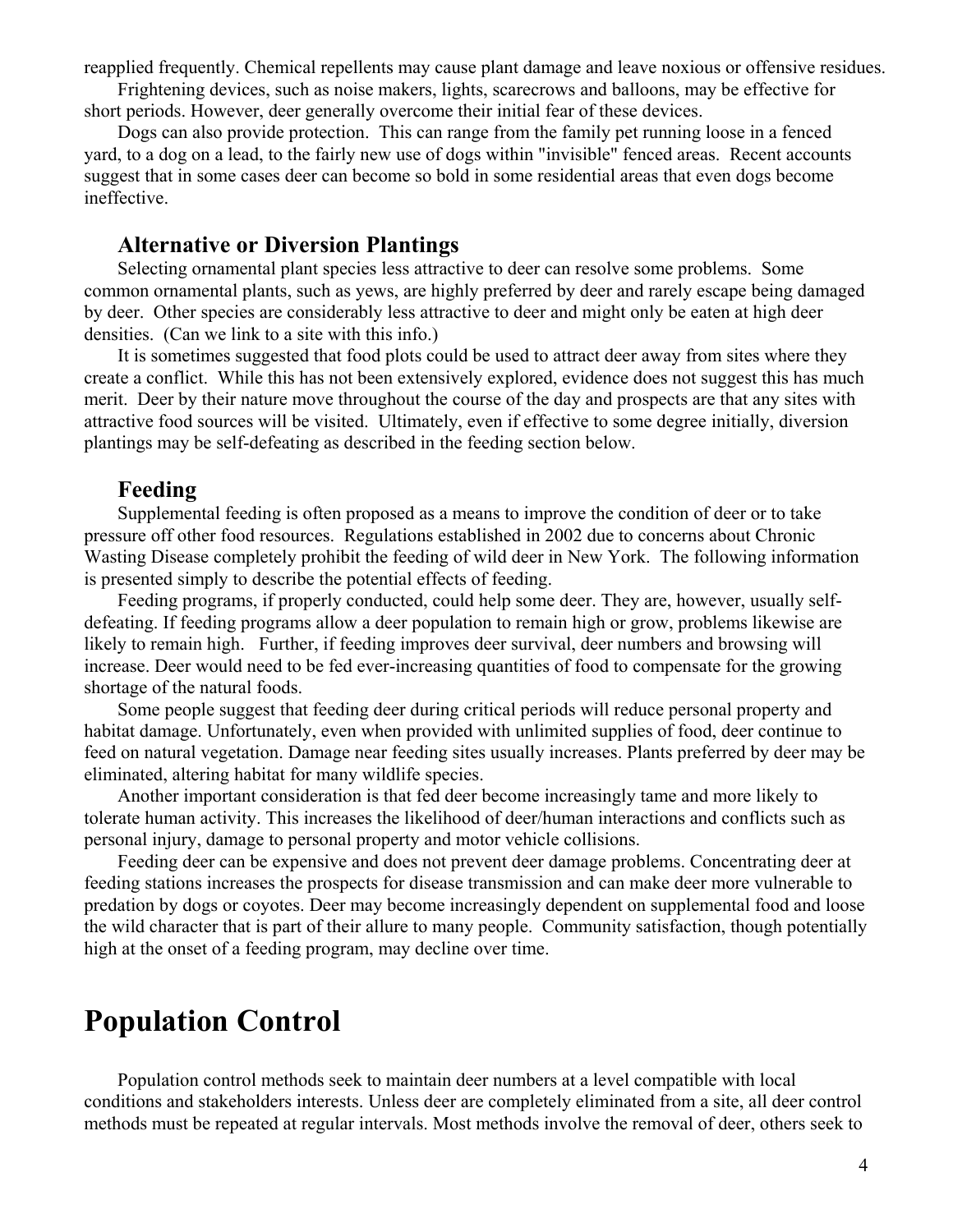reduce deer numbers over time by decreasing habitat or reproductive capacity. Removal methods are the only effective way to reduce deer numbers and associated problems quickly. Limiting births results in a slow decline in deer numbers.

Regardless of how deer numbers are to be controlled, stakeholders must decide how many deer or, more to the point, what level of conflict is acceptable. Stakeholders should also select a time frame for achieving the desired change.

### **Nonlethal Methods**

#### *Habitat Alteration*

Theoretically, deer numbers or the frequency with which they use an area could be reduced by removing the plants which provide deer food and shelter. To be effective over large areas, however, this approach might require the alteration or removal of most of the vegetation. This would be costly and have important environmental impacts that could threaten the local existence of some plants and animals.

Extensive habitat alteration would probably be opposed by many individuals, groups and regulatory agencies. Agreement and coordination of such action would likely be difficult since many landowners could be involved.

Deer movement caused by habitat alterations could simply shift problems elsewhere. Community acceptance of this approach would likely be difficult to obtain.

#### *Capture and Relocation*

Deer numbers at a location could be reduced by capturing deer and taking them elsewhere. At the present time, the Environmental Conservation Law §11-0505 (3) prohibits the trapping of deer except under special permit issued by the DEC for scientific purposes. The following discussion of trapping techniques is for informational purposes only.

Methods to capture deer include the use of drive nets, drop nets, rocket nets, corral traps, clover traps, box traps, and remote chemical immobilization using dart syringes. Capturing and relocating deer is difficult and expensive. Costs range from \$110 to \$800 per deer captured, depending on the method used. Efforts become less efficient as deer numbers decline and deer become more wary.

Capture and relocation is also stressful to the animal. Injury and loss of some deer during capture and relocation efforts are common and can be significant, and the long term survival of relocated deer is often low. Personnel handling deer are exposed to potential physical injury from the deer and to accidental exposure to the immobilization drugs.

Another serious constraint on capture and relocation programs is the availability of release sites to receive the captured deer. Release sites commonly proposed include:

*(1) Release to the wild*: Few, if any, areas within the range of the white-tailed deer could benefit from deer releases. Many areas are already occupied by deer, and residents of the receiving area may oppose a release. In addition, moving deer can spread disease and parasites to the local wild deer population.

Relocated deer are vulnerable since they are unfamiliar with their new range, and deer coming from

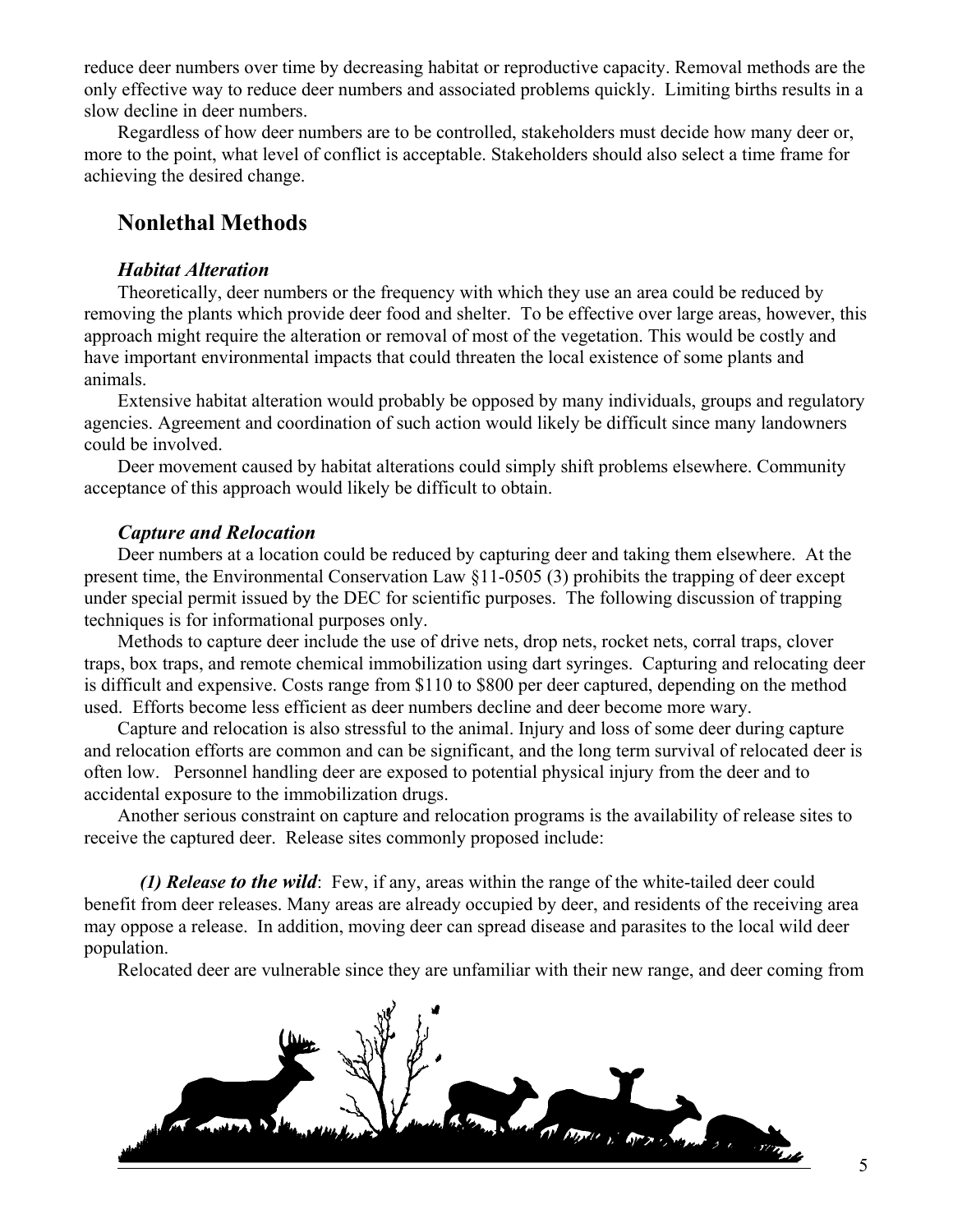overpopulated areas are often at a disadvantage due to their poor physical condition. Survival of relocated deer has proven to be poor, with up to three-quarters of relocated deer commonly succumbing to malnutrition, vehicle collisions, or predation within one year.

A DEC permit is required to capture and relocate deer. Permits are not issued to relocate deer to the wild because acceptable release sites are not available and because the poor chances for deer survival do not warrant the risks.

*(2) Release to captive facilities*: There are many facilities licensed to possess deer in New York. Typically these facilities possess deer for display, to raise stock for sale to other deer facilities, for venison production or for game on a shooting preserve. Current laws dictate that all deer on these facilities come from domestic sources. While the legal constraint to move wild deer onto a captive facility might be addressed, other practical constraints would remain.

The largest constraint is the threat of disease introduction from wild deer into domestic stock. The New York State Department of Agriculture and Markets herd certification requirements for Chronic Wasting Disease and Tuberculosis are such that few facilities are likely to welcome deer from wild sources as it would jeopardize their disease certification status. The costs and problems associated with catching and moving deer would be as discussed above, though a facility might be willing to "shoulder" some of the costs. Interest for deer by captive facilities is likely to be very limited. Though many in a community may support this approach, some people may object to the ultimate fate of deer. Concerns over the costs and stress involved in trapping and handling deer may also cause some opposition to this approach.

A DEC permit is required to capture and relocate deer. Current laws and concerns about disease preclude such permits being issued.

#### *Fertility Control*

Research continues in search of a practical technique to control reproduction in wild free ranging deer. Though there are effective techniques and chemical agents that inhibit reproduction in deer in controlled environments, finding a practical system to treat wild deer in sufficient numbers to effect population change remains a challenge.

Fertility control methods include the use of synthetic chemical steroids and immunocontraceptives or surgical treatments, such as vasectomy and tubal ligation. Steroid treatments work like human birth control pills, while immunocontraceptives cause a deer's immune system to interfere with some phase of reproduction, such as fertilization.

While these methods have been used successfully in captive deer, none have yet proven effective in controlling populations of wild, free-ranging deer. A major difficulty with any birth control technique lies in treating enough deer. A high percentage of the females in a deer population, generally agreed to be well over 75%, must become unproductive to control population growth. If males were the focus of treatment an even higher percentage would need to be successfully treated. Methods requiring capture and handling of deer (surgery or implants) offer the least hope for practical field applications. Such efforts would be very costly and would be stressful on the animals.

Fertility control techniques that do not require handling deer offer the most hope for practical field application. Remote delivery of chemical agents through treated baits or injection by dart are two possible methods, and the use of plastic bullets impregnated with an immunocontraceptive is being explored. Contraceptive treatment of wild deer is often complicated by the need for multiple applications each year of desired infertility. Ongoing studies are working to develop a single-shot contraceptive agent that is effective for multiple years and is practical for application to free-ranging deer.

No contraceptive agents have been approved by the US Federal Drug Administration for nonresearch based use on wildlife populations. All chemical techniques, and steroids in particular, raise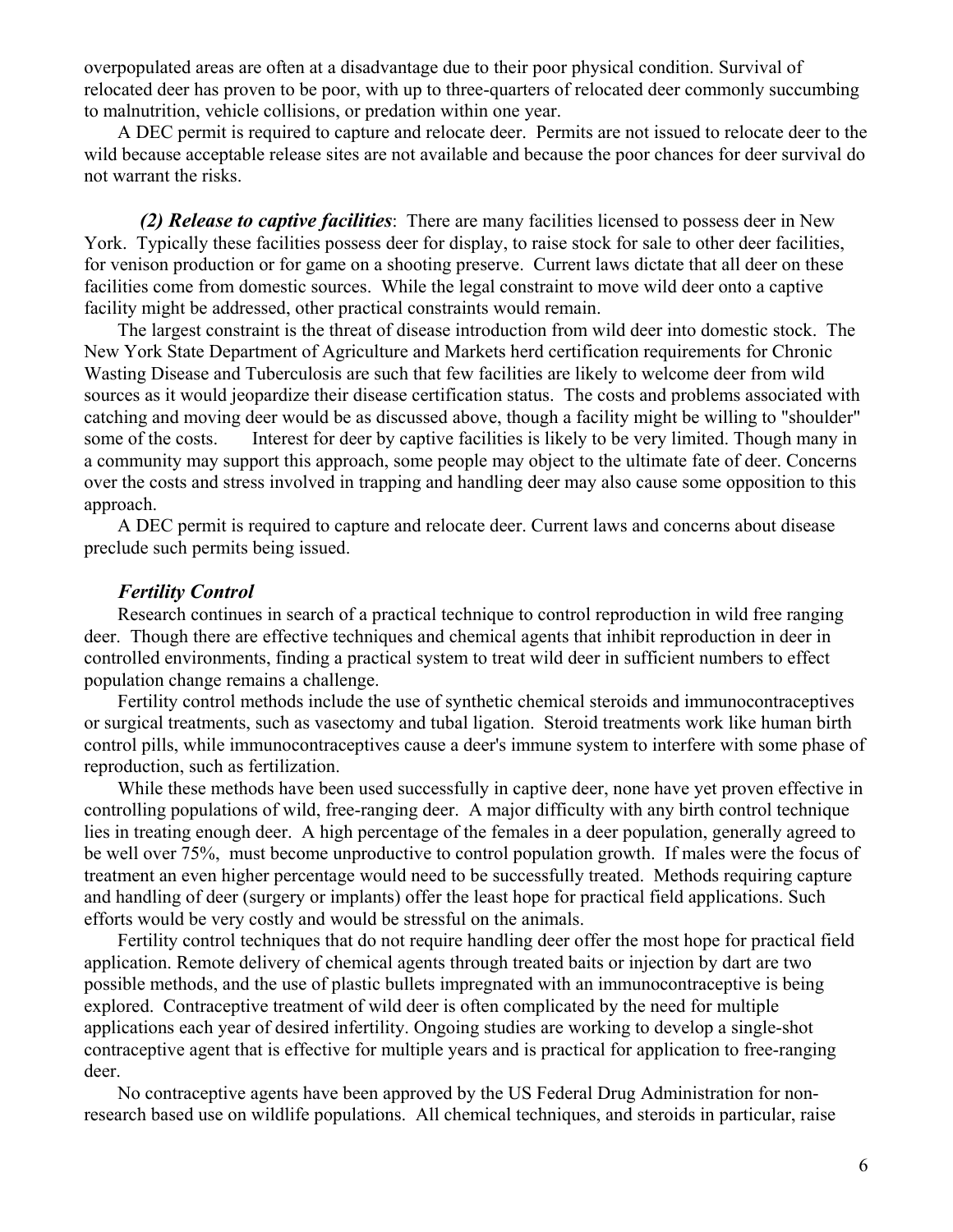concerns about potential impacts on non-target species. The similarity of hormones within all mammals, including humans, presents a problem if non-target species consume the chemical directly or consume the flesh of a treated animal. For example, deer treated with contraceptives may not be suitable for consumption by hunters and their families.

Questions remain regarding potential behavioral and genetic impacts from fertility control. Until these questions and others are resolved, fertility control will remain experimental.

An important consideration with any fertility control technique is that it is not a viable approach when a quick reduction in deer numbers is sought. If effective, fertility control will reduce deer numbers slowly. This is because birth control does not remove any existing deer, but rather prevents additions to the population. Deer numbers would remain high for several years after beginning birth control efforts. Meanwhile, whatever conflicts triggered the desire to implement management will continue.

Costs of fertility control programs vary depending on the number of treatments required per year of infertility. Reducing the treatment frequency will reduce costs. Yet fertility programs are the most expensive option for deer population control due to the costs of manpower and materials and the level of effort needed to treat an adequate number of deer. Based on current knowledge, many wildlife professionals believe fertility control will only be practical for small, isolated populations.

## **Lethal Methods**

#### *Predator Introduction*

Predators, with few exceptions, rarely control the numbers of the animals on which they prey. In fact, typically the opposite is true with the prey base determining the size and health of the predator population.

Coyotes now occupy suitable habitat in and around many suburban areas. They kill deer, but are obviously not controlling deer populations in these areas. Coyotes also generate considerable concern by some residents. Larger predators would likely cause even greater anxiety.

Large mammalian predators, such as black bears, wolves or cougars, have large home ranges. Most locally overabundant deer herds are located in suburban areas or small parks which would be unsuitable for these large predators due to high human densities, extensive road networks and inadequate habitat.

DEC would not support introducing large predators into areas where they would not be expected to stay or survive.

#### *Parasite or Disease Introduction*

The risks and uncertainties associated with parasite or disease introduction make it an impractical option for deer population control. Several parasites and diseases kill deer, but none, capable of significantly reducing the population, is specific to deer. Other wildlife or livestock could be adversely affected if this method were used to reduce deer numbers. That fact alone makes this technique unacceptable.

Confining the pathogen, retrieval and disposal of carcasses, and sanitizing the affected area afterward would also pose significant problems and expense. To purposely expose deer to the effects of a disease or parasite would be inhumane.

Public opposition is likely for a variety of reasons. Regulatory agencies, both federal and state, would not likely permit such activity.

#### *Poison*

Currently there are no toxins, poisons or lethal baits registered for deer control. Quick-acting lethal chemicals are available, but there are no safe methods for delivering lethal dosages specifically and solely to free-ranging deer. The use of poisons carries potential risks to other wildlife and humans. This includes potential direct exposure to non-target animals as well as secondary exposure to animals,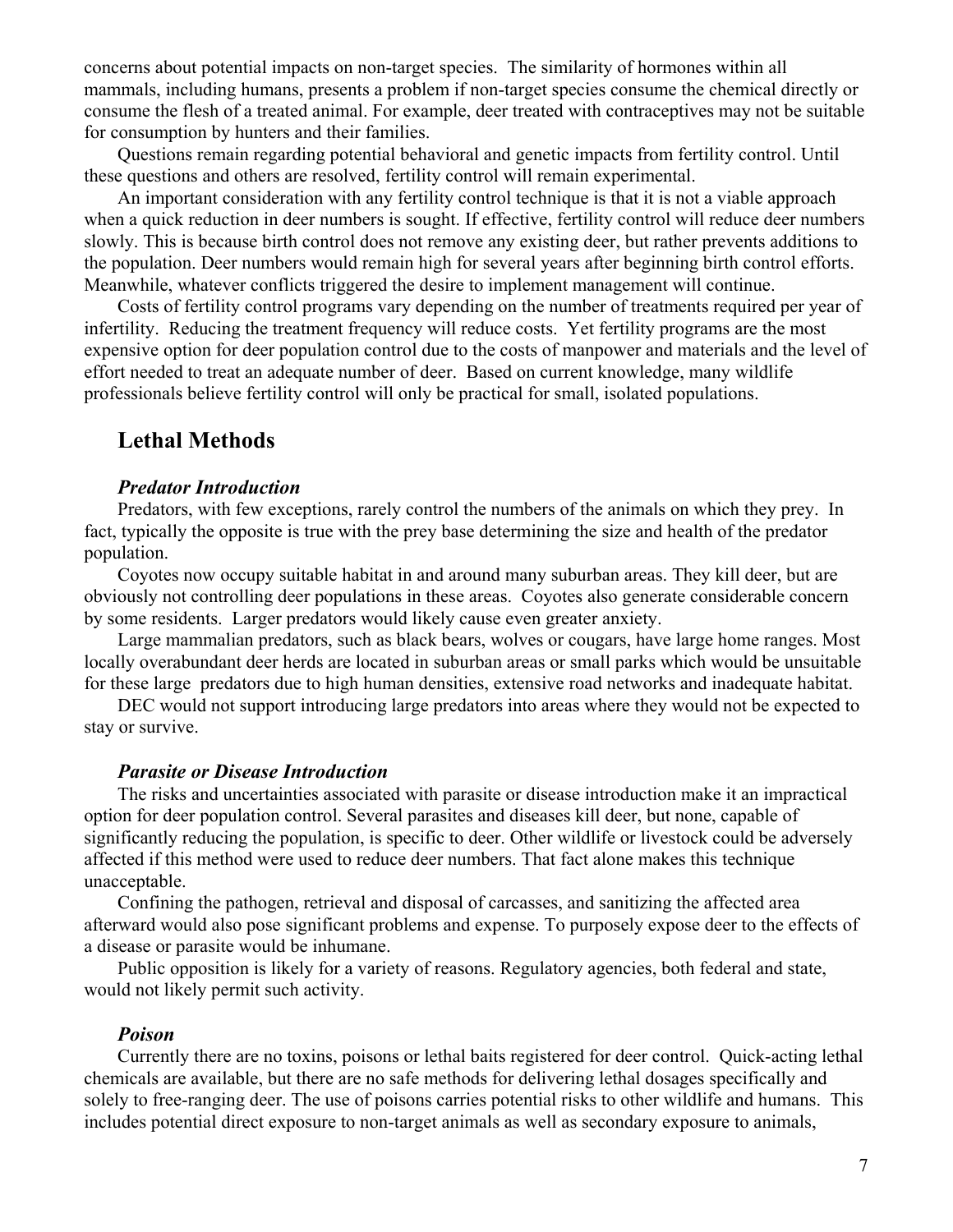including humans, who may consume the flesh of poisoned deer. Clean up and disposal of carcasses would add to the expense of this approach.

The public would most likely oppose poisoning as a control method. Regulatory agencies, both federal and state, would not likely permit such activity.

#### *Capture and Kill*

Deer could be captured and killed to control local deer populations. Capture methods and legal constraints would be the same as previously described for *Capture and Relocation*.

Once caught, deer could be killed in a variety of ways including injection of lethal drugs, captive bolt or shooting. The costs would vary with the method used. Use of the meat by charitable organizations or others could enhance the acceptability of a capture and kill program for some people. However, use of drugs to capture or kill the deer would preclude human consumption of the venison. If the meat is not to be consumed, disposal of carcasses may be a problem.

#### *Bait and Shoot*

This technique would involve baiting deer to strategic locations where a shooter could then kill the deer. Bait and shoot operations may be useful in suburban and urban areas where there is not enough undeveloped land for traditional hunting. This technique has been used successfully in several small areas of New York.

While some people believe that shooters designated for bait and shoot operations would be safer, more accurate and would routinely kill deer more quickly and humanely than hunters, these assumptions have not been tested. There are relatively few people specifically trained or experienced in this practice.

Taking deer in this manner may have the additional benefit, as does hunting, of instilling some heightened wariness in remaining deer. Wary deer are less likely to frequent areas inhabited by humans and are more likely to respond to repellents such as blood meal and human hair. However, wary deer may also be less susceptible to future culling efforts.

Similar to capture and kill programs, bait and shoot operations could provide a source of meat for local charitable organizations yet without concern of drug residue in the meat. Though bait and shoot operations cost more than traditional hunting (about \$300 per deer killed), they are likely to be less costly than relocation, or capture and kill efforts. The implementation of a bait and shoot program in an area where traditional hunting could occur would be very controversial as it would deny citizens access to a renewable public resource.

#### *Traditional Hunting*

Traditional hunting is defined here as hunting by licensed sportsmen and women using legal firearms or longbows. Hunting seasons are set by NYS Environmental Conservation Law or NYSDEC Regulations. Hunters are entitled to keep and use the deer killed. New York hunters must pass sportsmen education courses before buying licenses. No further qualification is necessary after licensing.



Traditional hunting has been used successfully to control deer populations over much of the species' range. It is more cost-effective than other control methods because hunters provide much of the labor at no cost.

A possible benefit of hunting is that hunted deer are generally more wary of humans. Wary deer are less likely to frequent areas inhabited by humans and are more likely to respond to repellents such as blood meal and human hair. Another benefit of hunting is that many small businesses derive income due to the activities of hunters.

Some people oppose hunting, and local laws sometimes prohibit hunting in urban, suburban or park areas. Some opposition reflects personal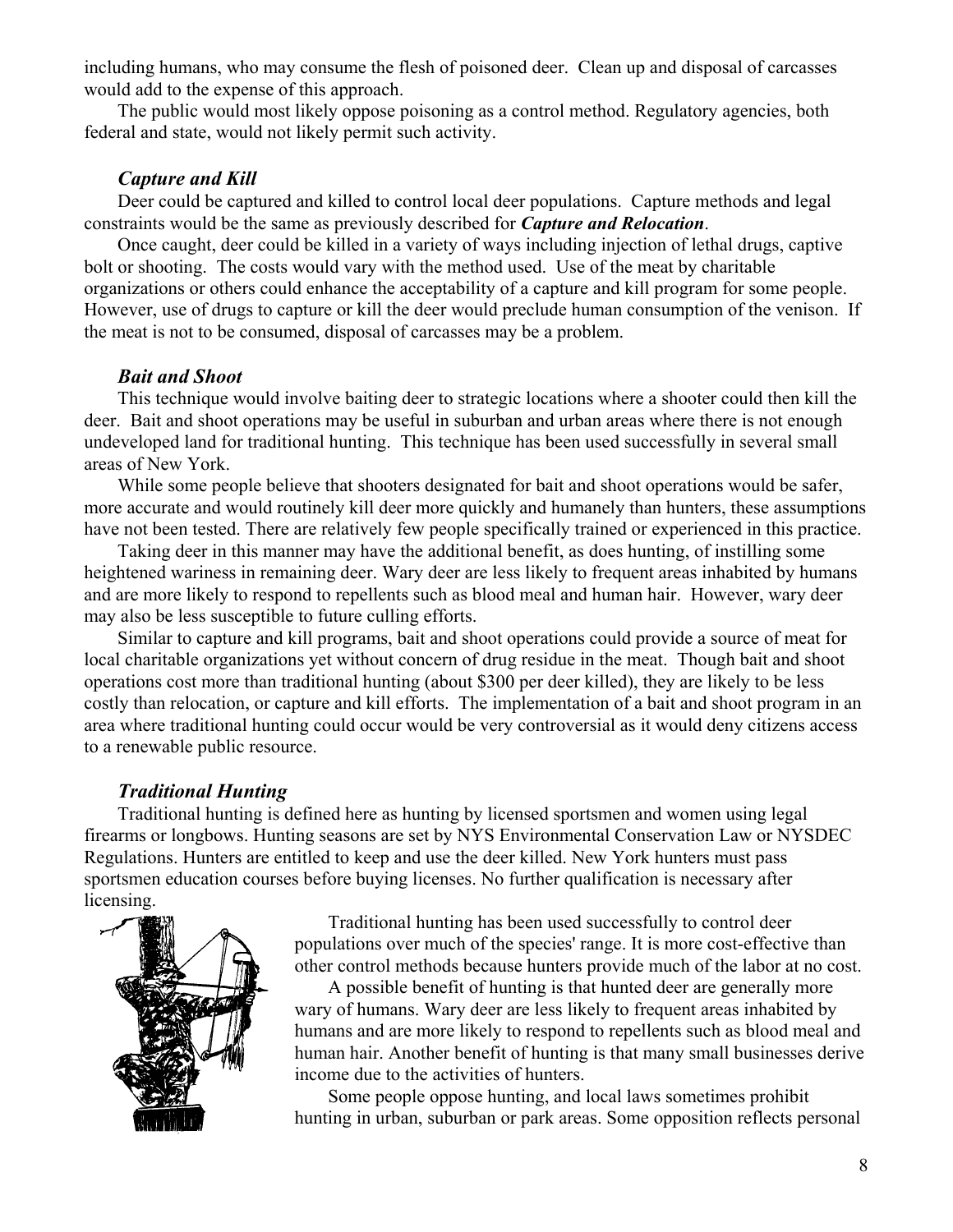values, but much is based on fears for personal safety. The presence and use of firearms evokes concerns in many people, despite the extremely low risks associated with hunting. When warranted, special controlled hunts can allay fears and further ensure public safety.

### *Controlled Hunting*

The effectiveness and public acceptance of hunting as a deer management program can be increased through controlled hunts, particularly in areas where traditional hunting is impractical due to housing density, local laws, or restricted land access. Controlled hunts can be tailored to meet a variety of local conditions. Marksmanship requirements and restrictions on who may hunt, hunting methods, hunting times and locations, and the sex, age and number of deer to be taken are often employed.

DEC may be able to offer assistance to landowners desiring to implement controlled hunts. The DEC Deer Management Assistance Program (DMAP) offers landowners or communities the means to increase harvest of antlerless deer and can be very useful in controlled hunts.

### **DEC Perspective**

As a state agency, the DEC is obligated to consider factors that may be overlooked by an individual or community. Some considerations are required by law and others are generated by broad resource, social or economic concerns. DEC wildlife staff have reviewed the issues and options discussed previously and have made recommendations on preferred options.

## **Management Criteria**

The following factors were considered for each option prior to making recommendations:

*Species Perpetuation* - ensure that deer and other species' populations are not adversely affected.

*Safety* - reduce risk to public and participants.

*Humane Treatment* - reduce stress and trauma to deer.

*Cost* - consider cost effectiveness of control operations.

*Public Use and Access* - provide the fullest array of resource benefits now and in the future.

*Nuisance Concentration or Relocation* - avoid concentrating or relocating problems.

*Disease Transmission* - reduce potential for disease transmission.

## **Recommendations**

Damage Control Techniques are recommended to address site specific problems, whether or not population controls measure are considered. Fencing and repellents can offer effective site-specific relief, but are limited or impractical for addressing issues such as damage to natural vegetation and deer-vehicle collisions. The fact that problems may shift to unprotected sites must be recognized.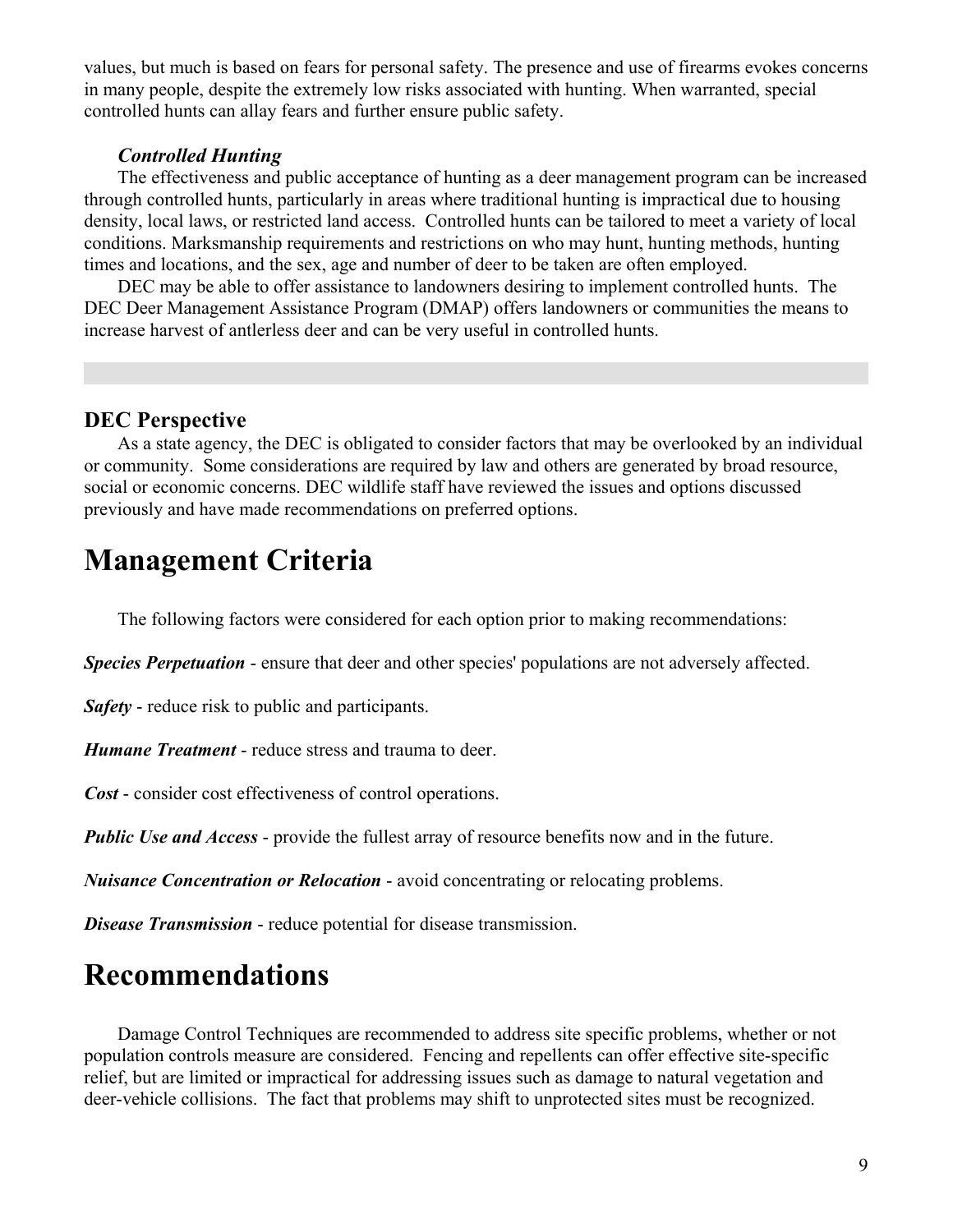Feeding, large-scale habitat alteration, relocation to the wild or captive facilities, poisoning, and introduction of predators or diseases are not recommended solutions to overabundant deer populations for ecological, social or practical reasons.

If a decision is made to implement a Population Control Technique two basic options exist: fertility control and lethal removal. While fertility control offers the potential to control deer numbers, at present this method is experimental. DEC will permit *bona fide* research testing of this technique. However, it is likely that the applicability of fertility control will be limited to small, isolated deer populations.

The remaining candidate techniques are all forms of lethal removal. In terms of population control, it makes no difference how deer are removed from an area. If enough deer are removed, population control can be achieved. Removal techniques, however, vary widely in their consistency with the above management criteria. **Considering all the above criteria, the DEC's recommendations for dealing with overabundant deer in urban and suburban areas are in preferential order:**

- **1. traditional hunting;**
- **2. controlled hunting;**
- **3. bait and shoot or capture and kill, with use of meat and hides;**
- **4. bait and shoot or capture and kill, without use of meat and hides;**

Local interests and concerns will dictate the deer control option of choice in any given setting. When the consensus of local stakeholders is to implement an approach requiring a permit (all management actions, other than hunting during legal seasons, require appropriate permits.), the DEC will work with local entities to see that effective deer management programs can be carried out.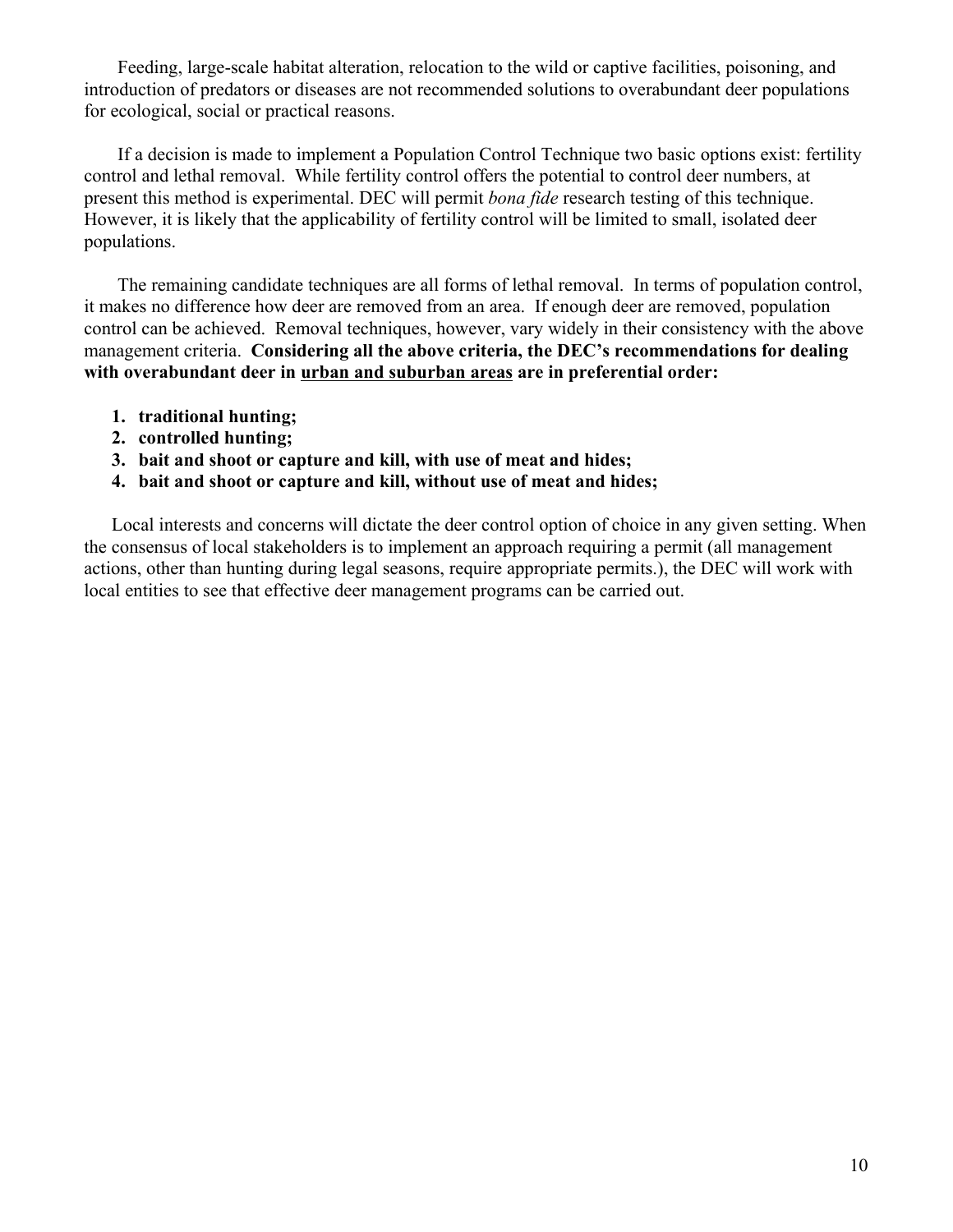## **Further Reading**

- Avanzino, R. 1983. "Angel Island Deer Revisited, The Lessons of Our Past," Our Animals, San Francisco Society for the Prevention of Cruelty to Animals.
- Behrend, D. F., G. F. Mattfield, W.N. Tierson and F.E. Wiley III. 1976. Deer density control for comprehensive forest management. J. For. 68:695-700.
- Casey, D. and D. Hein. 1983. Effects of heavy browsing on a bird community in deciduous forest. J. Wildl. Manage. 47(3):829-836.
- Conover, M. R. 1984. Effectiveness of repellents in reducing deer damage in nurseries. Wildl. Soc. Bull. 12(4): 399-404.
- Conover, M.R. 1997. Wildlife management by metropolitan residents in the United States: practices, perceptions, costs, and values. Wildl. Soc. Bull. 25:306-311.
- Dasmann, W. 1971. If Deer are to Survive. A Wildlife Management Institute book. Stackpole Books, Harrisburg, Pa. 128pp.
- DeCalesta, D. S. 1994. Effect of white-tailed deer on songbirds within managed forests in Pennsylvania. J. Wildl. Manage. 58(4):711-718.
- Decker, D. J., D. B. Raik, and W .F. Siemer. 2004. Community-based suburban deer management: A practitioner's guide. Northeast Wildlife Damage Management Research and Outreach Cooperative. Ithaca, New York.
- Decker, D. J., T.L. Brown and R.J. Gutierrez. 1980. Further insights into the multiple-satisfactions approach for hunter management. Wildl.Soc. Bull. 8(4): 323-331.
- DeNicola, A.J., K.C. VerCauteren, P.D. Curtis, and S.E. Hygnstrolm. 2000. Managing white-tailed deer in suburban environments: A technical guide. Cornell Cooperative Extension. Ithaca, NY, 52pp.
- Ellingwood, M. R. 1991. A guide to implementing a controlled deer hunt. Connecticut Department of Environmental Protection. DR-16. 12 pp.
- Ellingwood, M. R and S. L. Caturano. 1988. An evaluation of deer management options. Connecticut Department of Environmental Protection DR-11. 12 pp.
- Enck, J. W. and D. J. Decker. 1991. Hunters' perspectives on satisfying and dissatisfying aspects of the deer-hunting experience in New York: An Executive Summary. HDRU Series No. 91-3. Cornell University. 16 pp.
- Greer, K. R., W. H. Hawkins and J. E. Catlin. 1968. Experimental studies of controlled reproduction in elk (Wapiti). J. Wildl. Manage. 32:368-376.
- Harder, J. T. and T. J. Peterle. 1974. Effects of diethylstilbestrol on reproductive performance in white-tailed deer. J. Wildl. Manage. 38:183-196.
- Hesselton, W. T., C. W. Severinghaus and J.E. Tanck. 1965. Population dynamics of deer at the Seneca Army Depot. N.Y. Fish and Game J. 12:17-30
- Ishmael, W. E. and O. J. Rongstad. 1984. Economics of an urban deer removal program. Wildl. Soc. Bull. 12(4):394-398.
- Jones, J. M. and J. H. Witham. 1990. Post-translocation survival and movements of metropolitan white-tailed deer. Wildl. Soc. Bull. 18:434-441.
- Kilpatrick, H. J., and W. D. Walter. 1999. A controlled archery deer hunt in a residential community: cost, effectiveness, and deer recovery rates. Wildl. Soc. Bull. 27:115-123.
- Kilpatrick, H. J., and A. M. LaBonte. 2003. Deer hunting in a residential community: the community's perspective. Wildl. Soc. Bull. 31:340-348.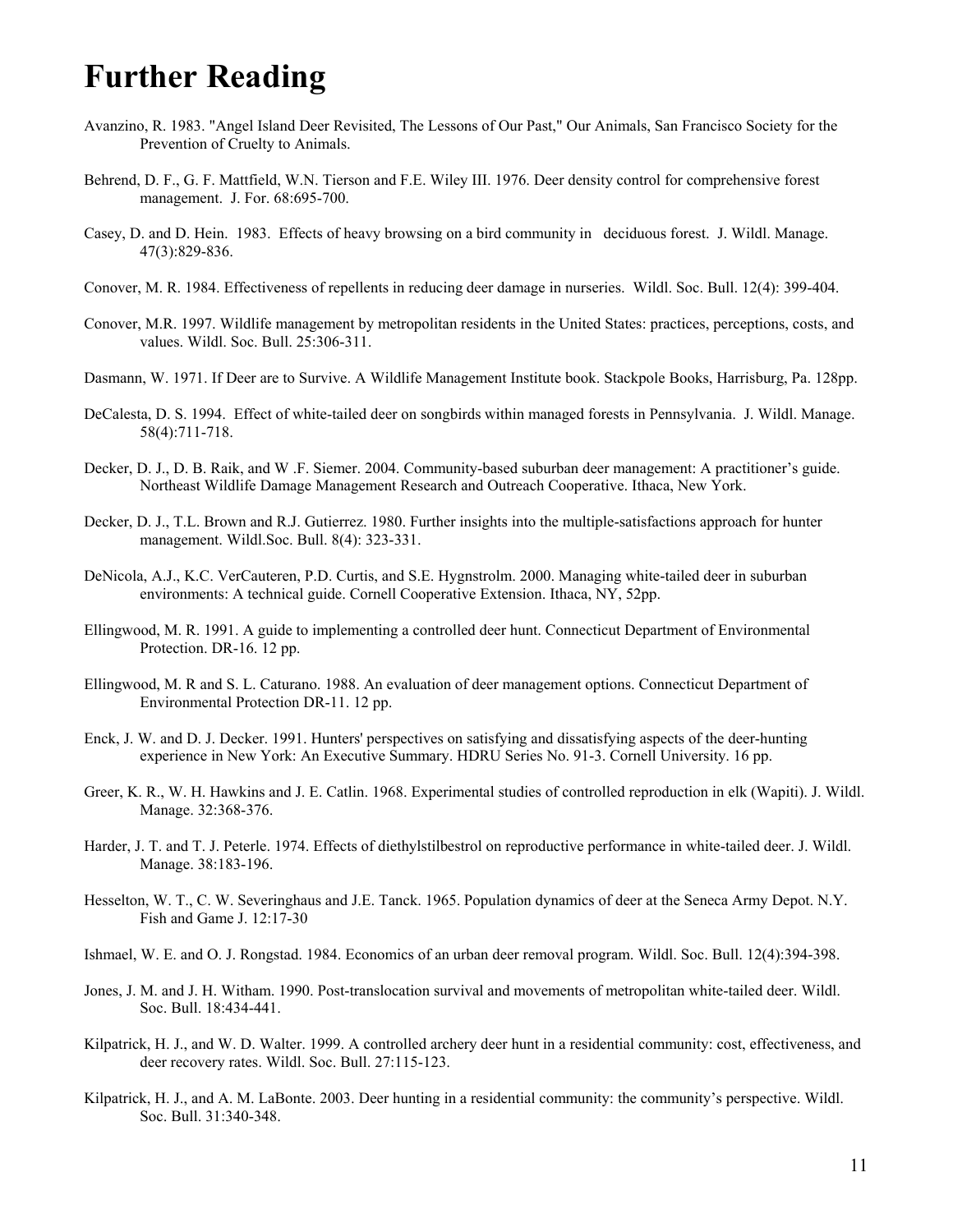- Kirkpatrick, J. F., I. K. M. Liu and J. W. Turner, Jr. 1990. Remotely-delivered immunocontraception in feral horses. Wildl. Soc. Bull. 18:326-330.
- Kirkpatrick, J. F. and J. W. Turner, Jr.. 1988. Contraception as an alternative to traditional deer management techniques. In S. Lieberman, ed. Deer Management in urbanizing region. The Humane Society of the United States, Washington, D.C. (in press)
- Marquis, D. A. and R. Brenneman. 1981. The impact of deer on forest vegetation in Pennsylvania. USDA Forest Service General Tech. Rep. NE-65, Northeast For. Exp. Stn. 7 pp.
- Matschke, G. H. 1977. Fertility control in white-tailed deer by steroid implants. J. Wildl. Manage. 41(4):731-735.
- McCullough, D. R. 1979. The George Reserve deer herd: population ecology of a K-selected species. Ann Arbor: Univ. Michigan Press. 271 pp.
- McCullough, D. R. 1984. Lessons from the George Reserve, Michigan. Pages 211-242 in L.K. Halls, ed. White-tailed deer ecology and management. A Wildlife Management Institute book. Stackpole Books, Harrisburg, PA.
- Miller, L. A., J. Rhyan and G. Killian. 2004. GonaCon, a Versatile GnRH Contraceptive for a Large Variety of Pest Animal Problems. Proc. 21st Vertebr. Pest Conf. ®. M. Timm and W. P. Forenzel, Eds) Univ. Calif. Davis. Pp. 269-273.
- O'Bryan, M. K. and D. R. McCullough. 1985. Survival of black-tailed deer following relocation in California. J. Wildl. Manage. 49(1)115-119.
- Palmer, D. T., D. A. Andrews, R. O. Winters and K. W. Francis. 1980. Removal techniques to control an enclosed deer herd. Wildl. Soc. Bull. 8(1):29-33.
- Porter, W. F., N. E. Mathews, H. B. Underwood, R. W. Sage Jr. and D. F. Behrend. 1991. Social organization in deer: Implications for localized management. Environ. Manage. 15(6):809-814.
- Porter, W. F., H. B. Underwood. 2001. Contraception & Deer: The Irondequoit Report. The Roosevelt Wild Life Station. Syracuse, NY. 96 pp.
- Raik, D. B., W .F. Siemer, and D. J. Decker. 2004. Community-based suburban deer management in New York and Massachusetts: insights from six case studies. Human Dimensions Research Unit Series Publ. 04-1. Dep. Nat. Resour., Cornell Univ., Ithaca, N.Y. 57pp.
- Rongstad, O. J. and R. A. McCabe. 1984. Capture techniques. Pages 655-686 in L.K. Halls, ed. White-tailed deer ecology and management. A Wildlife Management Institute book. Stackpole Books, Harrisburg, PA.
- Rudolph B. A., W. F. Porter, and H. B. Underwood. Evaluating immunocontraception for managing suburban white-tailed deer in Irondequoit, New York. J Wildl Manag 2000;64(2):463–73.
- Tilghman, N.G. 1989. Impacts of white-tailed deer on forest regeneration in northwestern Pennsylvania. J. Wildl. Manage. 53(3):524-532.
- Turner, J. W., I. K. M. Liu and J. F. Kirkpatrick. 1992. Remotely delivered immunocontraceptives in captive white-tailed deer. J. Wildl. Manage. 56(1):154-157.
- U.S. Fish and Wildlife Service, Div. of Fed. Aid, 2001. National Survey of Fishing, Hunting and Wildlife-associated Recreation. Deer Hunting in the United States: An Analysis of Hunter Demographics and Behavior. Addendum. 36 pp.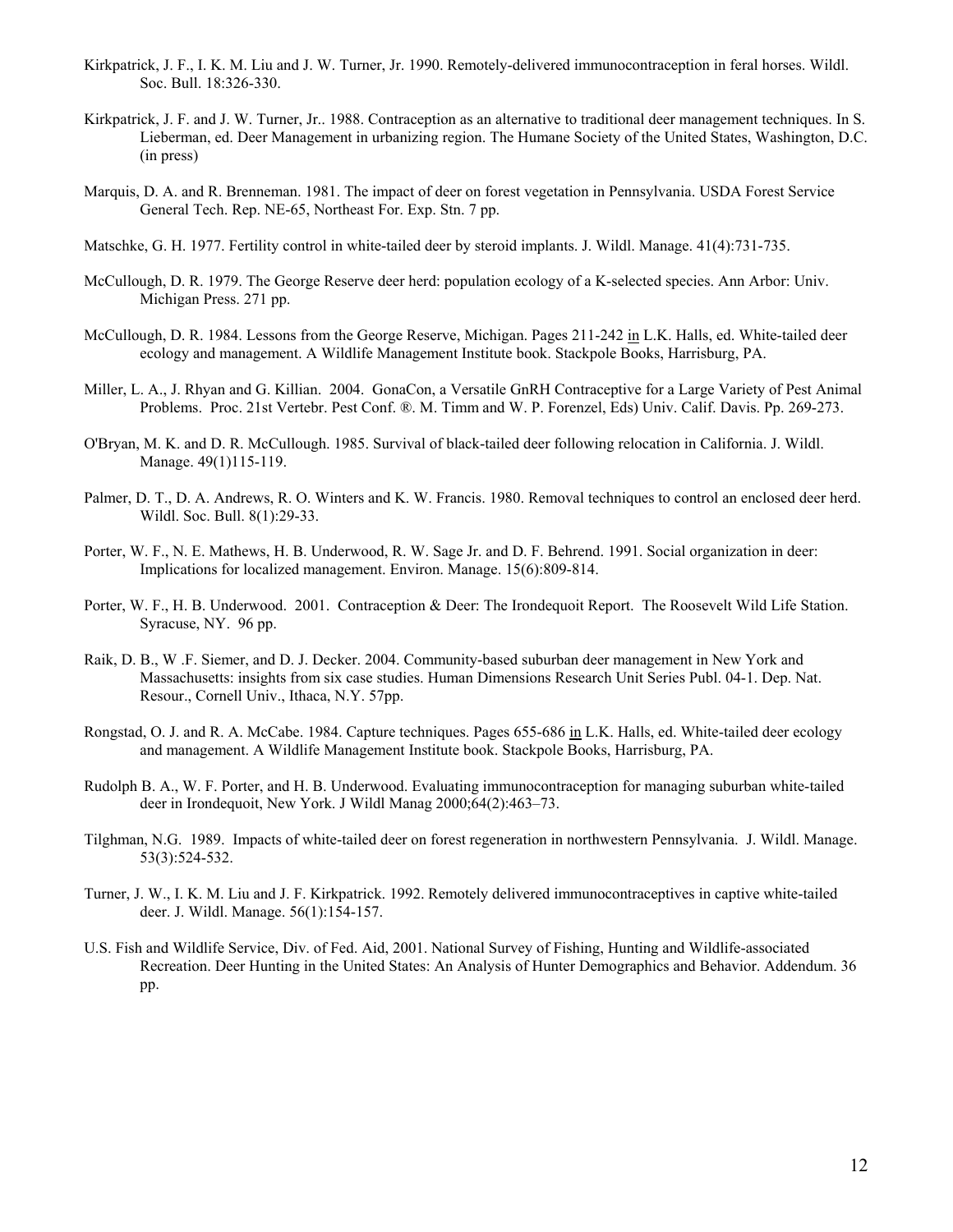

## **NYSDEC Regional Offices**

## **Region 1**

SUNY at Stony Brook 50 Circle road Stony Brook, NY 11790-3409 (631) 444-0310

## **Region 2**

1 Hunters Point Plaza 4740 21st Street Long Island City, NY 11101-5407 (718) 482-4922

## **Region 3**

21 South Putt Corners Road New Paltz, NY 12561-1696 (845) 256-3098

## **Region 4**

1130 North Westcott Road Schenectady, NY 12306-2014 (518) 357-2450

## **Region 5**

1115 Route 86, PO Box 296 Ray Brook, NY 12977-0296 (518) 897-1291

## **Region 6**

State Office Building 317 Washington Street Watertown, NY 13601-3787 (315) 785-2261

## **Region 7**

1285 Fisher Avenue Cortland, NY 13045-1090 (607) 753-3095

### **Region 8**

6274 East Avon-Lima Road Avon, NY 14414-9519 (716) 226-2466

## **Region 9**

270 Michigan Ave. Buffalo, NY 14203-2999 (716) 851-7010